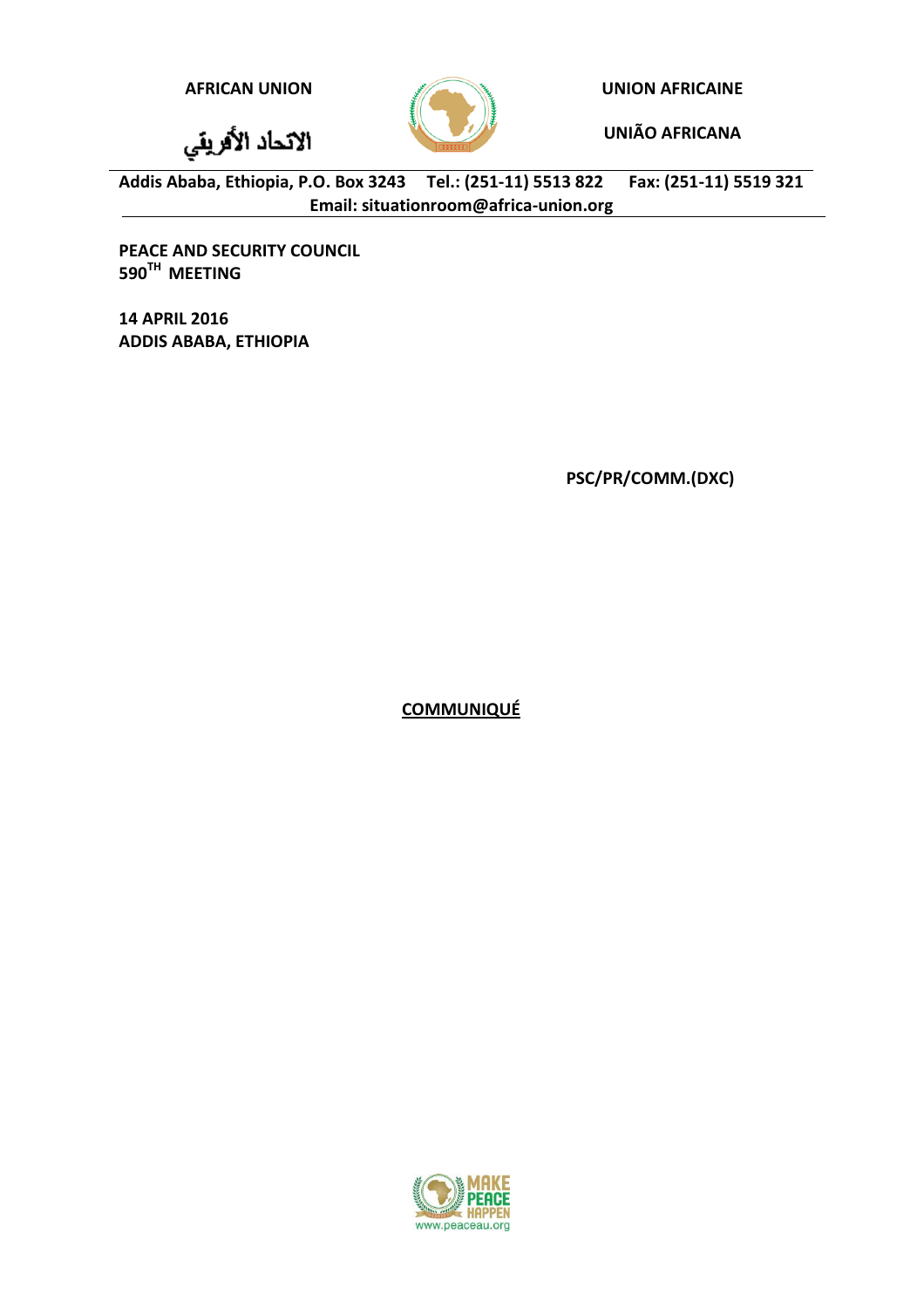## **COMMUNIQUÉ**

The Peace and Security Council of the African Union (AU), at its 590<sup>th</sup> meeting, held on 14 April 2016, adopted the following decision on the situation of Dadaab Refugee camps in Kenya:

## **Council,**

1. **Takes note** of the Report of the Chairperson of the Commission on the Comprehensive Technical Assessment Mission to Dadaab Refugee Camps, in Kenya [PSC/PR/(DXC)] and the briefing provided by the Commissioner for Political Affairs on the matter. Council also **takes note** of the statements made by the representatives of the Republic of Kenya, the Federal Republic of Somalia and the United Nations High Commissioner for Refugees (UNHCR);

2. **Recalls** its previous communiqués and press statements on the Republic of Kenya's efforts in fighting al-Shabaab and its plan of relocating the Dadaab Refugee Camps, in particular, press statement [PSC/PR/BR.(DXXXVII)], and communiqué [PSC/PR/COMM.(DLIV)], adopted at its 537<sup>th</sup> and 554<sup>th</sup> meetings, held on 24 August 2015 and 3 November 2015, respectively;

3. **Reiterates** the importance of upholding relevant international and African instruments, including the 1951 United Nations Convention relating to the status of refugees and the 1967 UN Protocol relating to the status of refugees, as well as the 1969 Organization of African Unity Convention governing the specific aspects of refugee problems in Africa;

4. **Further reiterates** its appreciation to the people and Government of Kenya for upholding its international obligations on refugees, hosting large number of refugees in the country, particularly at the Dadaab Refugee Camps, since its establishment in 1990, despite the attendant security, economic and environmental challenges;

5. **Acknowledges** the legitimate security concern of Kenya that the Dadaab Refugee Camps, in existence for more than 25 years, have been infiltrated and have become hideouts of Al Shabaab terrorist group, which exploits the camps to plan and carry out attacks against Kenyan institutions, installations and civilians. Council **deplores** that the Dadaab Refugee Camps have been deprived of their humanitarian character and function by the Al Shabaab terrorist group;

6. **Agrees** with the findings of the Comprehensive Technical Assessment Mission, which aligns with the conclusions reached by the Government of the Republic of Kenya, that the Dadaab Refugee Camps constitute a serious threat to the security of Kenya. Council **reiterates** that no refugee camp should assume a permanent existence. In this respect, Council urgently **calls for** practical measures to accelerate the voluntary repatriation of Somali refugees in safety and dignity, to the liberated areas and safe locations inside Somalia;

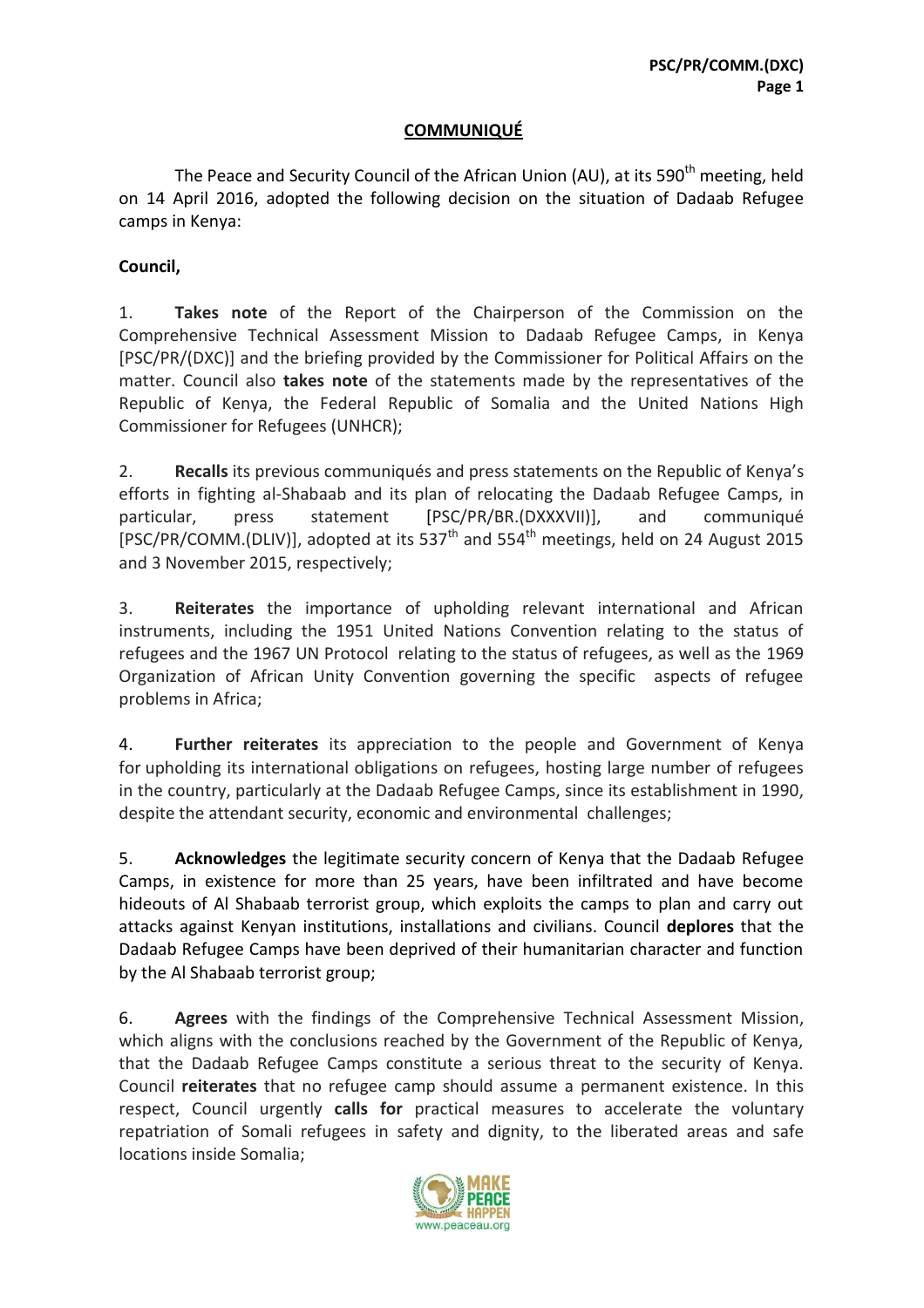7. **Underscores** the seriousness of the terrorist threat in Kenya, the region and the continent as whole. Council **reiterates** its strong condemnation of all acts of terrorism committed on the continent by whomever, wherever and for whatever purposes. Council **further reiterates** the AU's determination to rid Africa of the scourge of terrorism and violent extremism, which cannot be justified under any circumstances, noting that terrorism cannot and should not be associated with any religion, nationality, civilization or group. Council **expresses** the AU's full solidarity with the affected countries and the victims of terrorism;

8. **Notes with concern** that the repatriation of the Somali refugees to their country, as provided for in the 2013 Tripartite Agreement between Kenya, Somalia and the UNHCR, has moved at a slow pace and has consequently not achieved the desired results since the signing of the Agreement on 10 November 2013. Council **further notes** that the Tripartite Agreement is a working and living mechanism aimed at facilitating voluntary repatriation of Somali refugees and can be enhanced to boost its effective implementation in order to meet with expectations of concerned parties, including those of the Government of Kenya;

9. **Stresses** that it is the responsibility of any government to take care of its citizens. Council **appreciates** the readiness of the Federal Government of Somalia to welcome back its citizens and provide for their needs. In this regard, Council **stresses the need** for a speedy reconstruction of Somalia, in order to capacitate it to take responsibilities over its citizens. Council, therefore, **appeals** to the entire international community, particularly the United Nations, to further enhance its support to the AU Mission in Somalia (AMISOM) and the Somali Security Forces in their efforts to stabilize Somalia, a condition which will encourage Somali refugees to voluntarily return to their country;

10. **Reiterates its appeal** to the international partners to extend the necessary financial, logistical and technical support to the Federal Government of Somalia, to further strengthen its security forces and facilitate the effective delivery of the required social services, so as to create the conducive conditions, including pull factors, for the voluntary and safe return of the Somali refugees;

11. **Stresses** that shouldering the burden of refugees is the responsibility of the international community as a whole and not individual countries alone. In this regard, Council **strongly urges** the international community to increase funding to Somalia, Kenya, UNHCR and other humanitarian agencies operating in Kenya and Somalia, in order to enhance and support voluntary repatriation of Somali refugees. Council **calls on** AU Member States and partner countries, which are in a position to do so, to volunteer to receive Somali refugees, particularly those that request and qualify for resettlement in a third country;

12. **Calls on** the international community, particularly those who made pledges at the October 2015 Brussels Pledging Conference on Somalia, to honour their commitments to